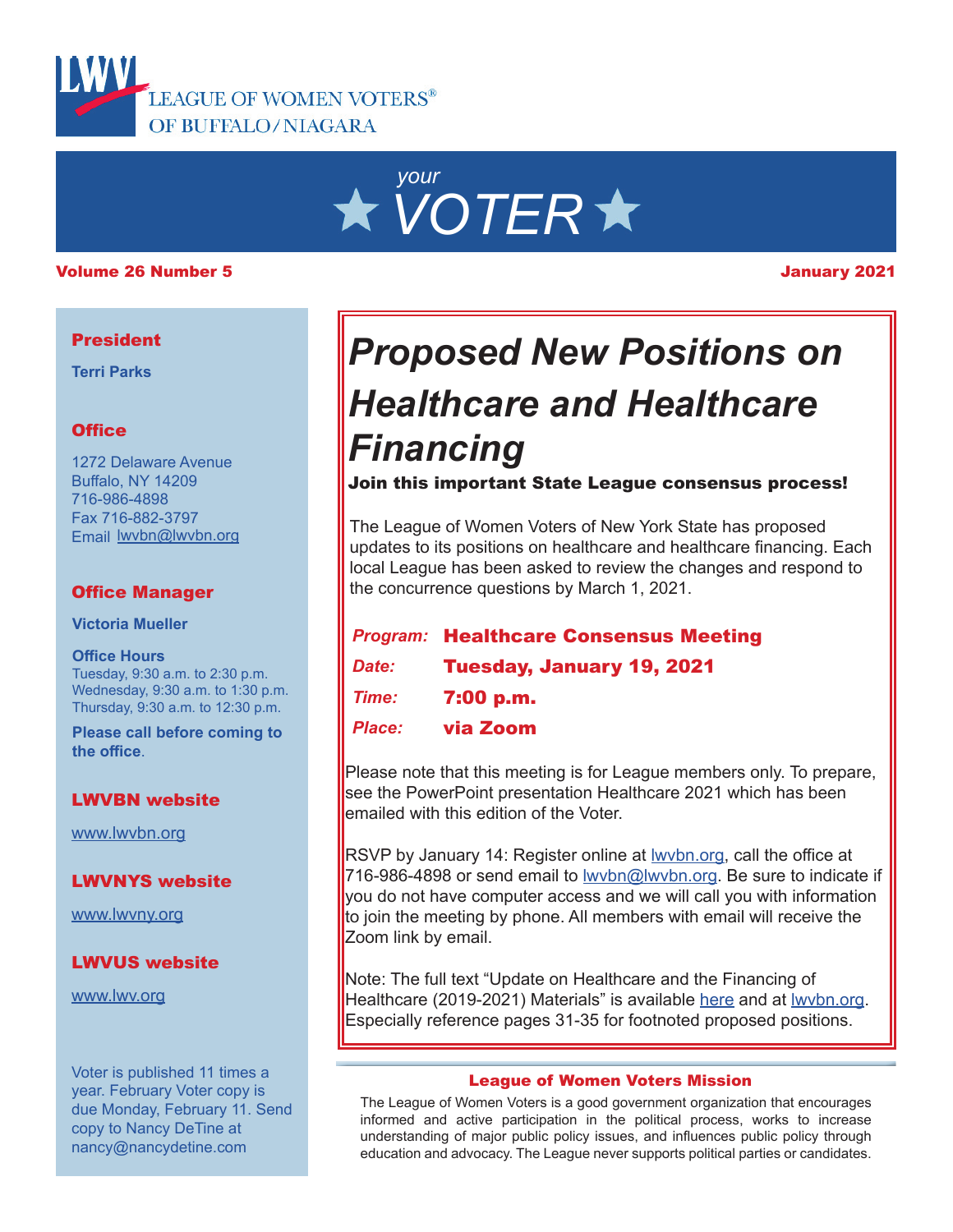# President's Report

2020, the year we may want to forget, has ended and we are embarked on 2021. Soon we will inaugurate a new president following an election with unprecedented challenges by the Trump campaign and record numbers of people voting. In New York State, a record 63.4% of the people eligible to vote cast ballots. That was an improvement over previous years, but well below the 80% total in Minnesota. The national average was 66.7 %. Of course, the League would like to see a much higher turnout of voters and will continue to advocate for changes in the laws of New York State to make it easier for citizens to cast their votes.

One election activity that the League has done for many years is report the election totals to the Associated Press on election night. Currently, we still send volunteers to the Erie County Board of Elections to call in totals as they are recorded by computer. In November 2020, JoAnn Mecca again made that trip downtown just as she has done for the past 20 years! That is quite a record of service! Thank you, JoAnn, for your efforts.

The challenges of Covid-19 continue to have an effect on our daily lives. League activities continue to be conducted mainly by Zoom. That platform makes it possible to at least see most of the participants and share information through visuals such as photos, PowerPoint or even Word documents. It has made it possible to conference with people from anywhere in the world where there is Internet availability by phone, tablet and computer. Both the national and the state Leagues have conducted many more meetings and training sessions in this manner. A Zoom conference can be as few as two people and as many as several thousand. I love connecting with friends and family by Zoom. We can all be on camera at the same time. While the Covid-19 vaccines have begun to be available to certain groups, we don't anticipate being able to conduct business face to face for several months.

#### *A Buffalo Bills Honor for LWVBN!*

On August 2, Barbara Gunderson and I participated in a Zoom conference for the Buffalo Bills during their training camp. We discussed the importance of registering and voting and demonstrated how to use Vote411. org to register in any state and compare candidates. In mid-December, I received an email from the Bills: The players on the Social Justice Committee selected our League as the Inspire Change Organization of the Game recipient for Week 17 during the virtual half-time show on January 3, 2021. Because there are no fans at games, we will receive tickets to a future home game, but we have received the game ball and the \$2,500 grant that accompanies the honor. Of course, we are thrilled by this recognition. The Bills staff member I talked with didn't say that our participation on August 2 was responsible for the honor, but certainly it did draw attention to the work of the League.

I look forward to seeing you soon, by Zoom, and send wishes for a happy and healthy 2021 with a return to meeting face to face before the year grows old.

*Terri Parks*

# **Exceptional 2020 GOTV efforts!**

Our League was extraordinarily active and creative to Get Out the Vote for the 2020 general election. From August 1 to November 3, these people (Terri Parks, Barbara Gunderson, Liz Zausmer, Alberta Roman, Ramona Gallagher, Patti Meyer-Lee, Linda Koenigsberg, Susan Dombrowski, Gretchen Ford, Liz McGough, Ann Zawicki, Shirley Joy, Mike Egan, Judy Huber, Mary Herbst, and Linda Barat) were active in these efforts and events: meetings with the Lovejoy Association; voter education/information Zoom sessions for the Ahmadiyya Group, the Federation of Jewish Women, the Buffalo Bills, the WNY Girl Scouts, Orchard Park High School teachers, Blue Cross/Blue Shield of WNY, and SANYS; six in-person and one virtual voter registration sessions; and two in-person voter registration/information sessions.

We distributed 1,500+ voter information cards, 10,500 election information cards, 750 buttons, 1,000 pens, 1,500+ voter registration forms, and 3,000+ early voting site lists through NOAH Niagara, PUSH Buffalo, food pantries, Meals on Wheels, colleges and high schools, the Buffalo Public Schools meal distribution program, Stitch Buffalo, the WNY Peace Center, and faith-based groups. With the co-sponsorship of PUSH Buffalo and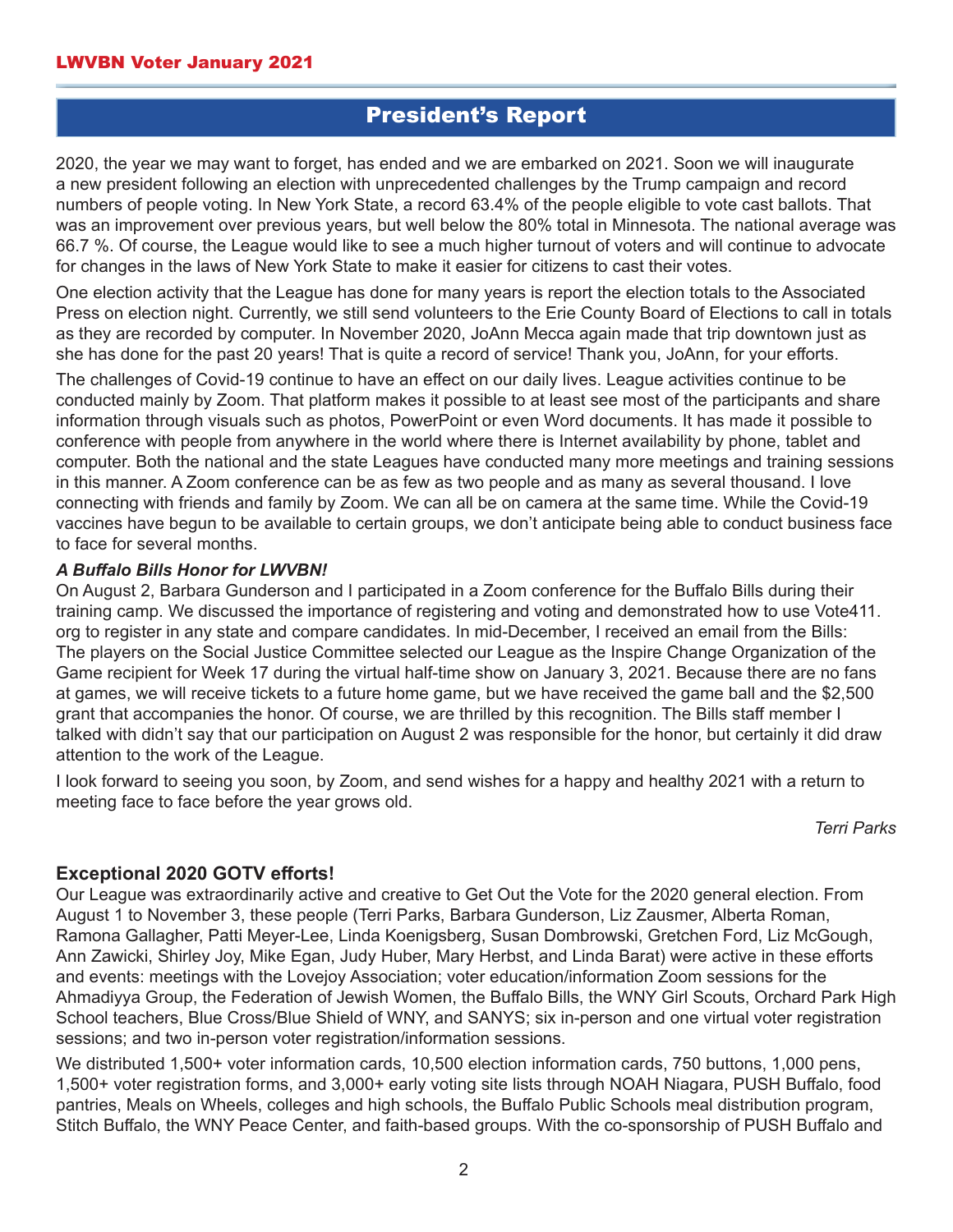the Buffalo NAACP and donations from Susan Dombrowski, Terri Parks, and Lori Robinson, we purchased 19 bus signs, which were displayed from September 3 through November 3. See images at [lwvbn.org](https://www. lwvbn.org).

We initiated the Lovejoy District Postcard Project. The following members and friends wrote 3,000 postcards to "unlikely" voters, using addresses provided by VOICE Buffalo: Barbara Gunderson, Sally Metzger, Janet Goodsell, Sandra O'Hara, Ramona Gallagher, Margaret Meyer, Julie Meyer, Susan Dombrowski, Ruth Haines Patti Meyer-Lee, Liz Zausmer, Amy Moritz, Marjorie Tritto, Barbara Brooks, Barbara Bunker, Margaret Sontag, Jennifer Hoffman, Melissa Weiksnar, Linda Koenigsberg, Judy Casassa, Mike Egan, Terri Parks, Gail Radford, Judy Huber, Mary Scheeder, Peg Mergenhagen, Andrea Baldi, and Nina Lukin and her children. We mailed them on September 23, and received a few thank-you phone calls to the office. Only about 100 cards were undeliverable.

With 2,000 election cards left after distribution, we initiated the Doorknob Hanger Project. Barbara Gunderson donated clear doorknob hangers, Terri Parks, Judy Huber, Linda Koenigsberg, Liz Zausmer, Susan Dombrowski and Ruth Haines inserted the cards, and the following volunteers hung them in the North District of Buffalo on October 17, 18, 24 and 25, using addresses supplied by Tyrell Ford of PUSH Buffalo: Mary Herbst and her husband, Peg Mergenhagen, Mary Scheeder, Jennifer Hoffman and her friend, Janet Goodsell and her sister, Mariely Downey, Carolyn Hoyt Stevens, Pat and Bill Townsend, Nina Lukin and her family, Mike Egan and her team, Onda Simmons and her friend, Becca LaCivita and her team, Barbara Gunderson, Liz Zausmer, Clare Rados and Maria Evancho. Liz Zausmer, Susan Dombrowski, and Barbara Gunderson mailed 375 remaining cards to additional Lovejoy residents on October 26 and 27.

*Barbara Gunderson, Voter Services Chair*

# **Great Decisions**

The Great Decisions discussion group will meet via Zoom at 10:00 a.m. on Thursday, January 7, to discuss "The Philippines and the U.S." The Foreign Policy Affairs organization says this about the topic: "The Philippines has had a special relationship with the United States since the islands were ceded by Spain to the United States after the Spanish-American War at the end of the 19th century. However, since the election of Rodrigo Duterte, the country has pivoted more toward China, and away from the U.S. Duterte has also launched a large-scale war on drugs that many criticize for its brutality. What does the future hold for U.S. relations with the Philippines?" Joan Mondul will lead us in this interesting topic. Contact Fran Holmes at [mfranholmes@gmail](mailto://mfranholmes@gmail.com).com or at 716 885 8449 if you have any questions, or wish to be included in this Zoom teleconference call.

*Fran Holmes*

# **So Much to Discuss! Join our Book / Article Group**

The LWVBN discussion group continued its monthly meetings on December 9 with a review of the Atlantic article "Why Obama Fears for our Democracy," suggested by Shirley Joy. We also discussed "The After Party" by Nicholas Lemann in The New Yorker on the ideological future of the Republican and Democratic parties, suggested by Janet Massaro. The two articles overlapped in content, looking backward and forward. Reflecting on his presidency, President Obama said that events during his administration foreshadowed the Trump presidency and the populist wave. However, he envisioned more of a John Wayne figure to be the president, with strong moral character, to follow him. The author posed three possible scenarios for the Republican Party, which he called Remnant, Restoration and Reversal, providing lots of room for speculation about the likelihood of a continuation of Trumpism for a long time.

Our next meeting will take place Wednesday, January 13, at 7:00 p.m. via Zoom. Consider joining the dozen or so of us to discuss this article suggested by Janet Goodsell: "Free Speech Will Save Our Democracy: The First Amendment in the Age of Disinformation," by Emily Bazelon, from the New York Times Magazine of October 13. Here's the link: <https://www.nytimes.com/2020/10/13/magazine/free-speech.html?searchResultPosition>. If you're interested, please call Marian Deutschman at 634-2412 to receive the link and Zoom access information.

# **Join our New Healthcare Committee**

*Marian Deutschman*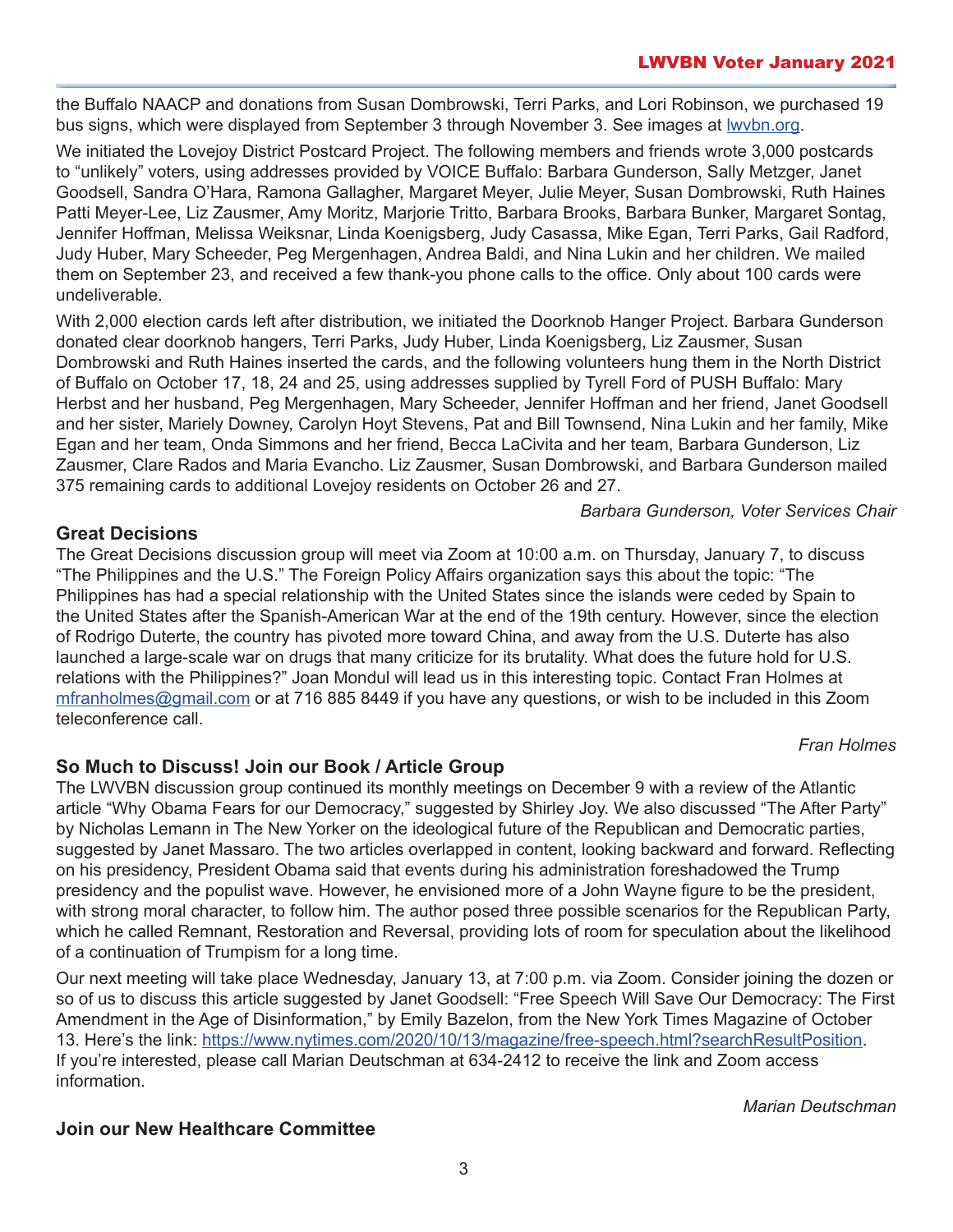#### LWVBN Voter January 2021

Inspired by the State League's massive undertaking to study and propose an update to its Healthcare Position, our League is forming a Healthcare Committee. The purpose of our Healthcare Committee is to create activities that carry out National and State League Healthcare Positions. Certainly the timing is perfect now with the Covid-19 pandemic hurting people around the world in so many ways. Anyone who has an interest or would like to have a conversation is welcome to call Alberta Roman at 716-695-1334 or send an email to [albertaroman03@gmail.com](mailto://albertaroman03@gmail.com).

*Alberta Roman and Judy Huber, Co-Chairs*

#### **Waterfront Committee Update**

#### *Summary of Action on the Latest Outer Harbor Plan*

The Waterfront Committee met via Zoom on November 18. We discussed the latest action by the Erie Canal Harbor Development Corporation – the General Project Plan for the Outer Harbor – and agreed to submit comments to the ECHDC by their deadline, which has been extended to January 8. Gladys Gifford and Lynda Stephens developed and submitted the comments, with approval by Terri Parks, LWVBN President.

Here's our summary, as sent to the ECHDC: The League finds that the GPP provides a framework for future improvements at the Outer Harbor. Much of what the GPP proposes is needed, such as comfort stations and improved ferry access. There needs to be more connection with the nearby communities to ensure that local transit-dependent users have access to the site. Too much of what the GPP offers is centered on intensive human activity while ignoring the naturally developing waterfront landscape. The League will continue to watch birds and wildlife and sunsets at the Outer Harbor and advocate for preserving these public lands for the public good.

Our next meeting will take place at 4:00 p.m. on Wednesday, January 13, via Zoom. We are planning for a special public event in April, to feature discussion of climate change impacts on our waterfront. All are welcome! To sign up, please contact Gladys Gifford before January 6.

*Gladys Gifford, Chair*

#### **Diversity, Equity, Inclusion Update: Coming in February!**

Our DEI committee, the NAACP of Buffalo, and SANYS (Self-Advocacy Association of New York State) will host a Zoom roundtable discussion about voting challenges through history. The tentative title of the event is "Fighting for Our Vote Over Time." We will also discuss what we can do to identify and remove barriers to voting in the here and now. Our speakers will be Jennifer Wilson, Deputy Director of the LWVNYS; BJ Stasio, President of SANYS, and L. Nathan Hare, former President and CEO of the Buffalo Community Action Organization. Judge Lenore Foot Beavers, Chair of the Diversity Committee of the New York State Women's Bar Association, has agreed to be the moderator.

The date will be scheduled at 7:00 on a weeknight during the last two weeks in February. Working through Deaf Access Services, we will arrange for closed captioning and, upon request, ASL interpreters. Please stay tuned for final details. Speaking of tuning in, here is a link to a great [TED talk](https://www.ted.com/talks/luma_mufleh_don_t_feel_sorry_for_refugees_believe_in_them
) by a brilliant Syrian/Jordanian American. Enjoy.

*Liz Zausmer, Chair*

# **Money In Politics Update: Redistricting**

Our committee is shifting gears just a bit. Yes, redistricting 2020 has arrived! Once again, we are calling on all LWVBN members to help with this once-in-a-decade effort to draw fair legislative districts, especially for Erie and Niagara Counties and the City of Buffalo.

We are working closely with Jennifer Wilson, State League Deputy Director – see below for information from her December report to the state board. Do read it over to be familiar with the activities LWVNYS is planning and think how we can use them to further our efforts here. League members in Niagara County should contact Alberta Roman who is heading up redistricting there. I will work with Erie County folks and JoAnn Mecca will once again tackle Buffalo. Margaret Meyer and I participated in the National League's three-day Redistricting Workshop in December. There is good information to share and lots to do. We'll be contacting you, but you needn't wait – contact us first. Bring your good ideas and your enthusiasm – there is room for everyone. Our next meeting will be at 1:00 p.m. Friday, January 15, via Zoom.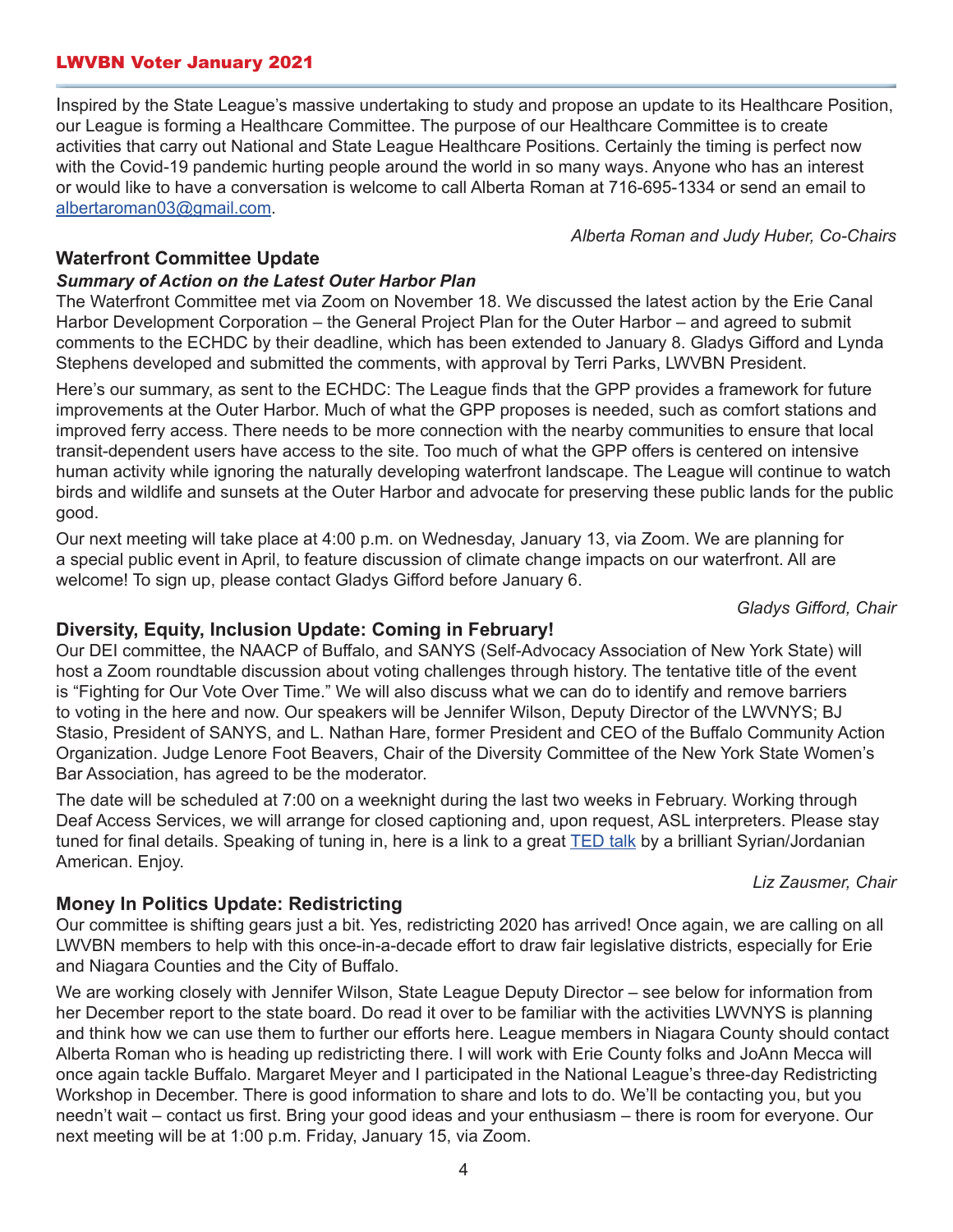# *LWVNYS Redistricting Update and Plans*

## *Status of Independent Redistricting Commission*

The final two non-partisan commissioners have been appointed including League-supported Professor Ivelisse Cuevas-Molina, its first Latinx member. To date, the commission has hired two co-executive directors, discussed bylaws, agreed to create a public website by mid-January, discussed who would be the chair of the commission, and has advocated for the release of their \$750,000 budget allocation from the governor's office.

#### *People Powered Fair Maps Grant Funding*

As the new Redistricting Commission plans its operations for the coming year, the State League is making plans to work with local Leagues to propose fair state and congressional legislative lines. The State League received grant funding from LWVUS to participate in their People Powered Fair Maps Campaign in 2021. We are drafting a plan for spending these funds and participating in the campaign. These funds will be primarily spent on education and outreach to all New Yorkers. We will also use the funds to oppose second passage of a constitutional amendment to weaken minority party protections in the new maps.

#### *Mapping and Public Outreach*

The State League is planning public outreach actions for the coming year. National will create a public education template to explain the basics of redistricting and educational materials that will include a PowerPoint and graphics. We will conduct trainings on free mapmaking software to be used by local Leagues and the public.

*Janet Massaro, Chair*

# **Dust: West Valley Demonstration Project Update**

I hate dusting furniture, don't you? I admit that the invention of the microfiber duster was a (baby) step forward. On the other hand, my favorite lecture post-Covid was Barbara Brown Taylor's talk in the Hall of Philosophy at Chautauqua (virtually) this August titled "You Are Made of Stardust." She reminded us that all humans, animals, and all life indeed are made of the same chemical elements as the stars, as a grounding for an ethic that protects all life.

This fall we have been preoccupied with the dust that comes from demolishing an old industrial building. Starting sometime soon, perhaps early spring, the Main Process Plant Building at the West Valley site near Springville will come down. It was built in the 1960s by Nuclear Fuel Services for reprocessing nuclear waste. It will not be exploded, like an old hospital or hotel. Instead, it will be pounded, sliced, and chopped down with heavy equipment at the end of cranes that reach several stories high. The plan was outlined at the November public meeting. [https://www.wv.doe.gov/Document\\_Index/383570.pdf](https://www.wv.doe.gov/Document_Index/383570.pdf )

Preparations have been underway for many years. When vitrification of the liquid wastes was ended, the contractor began hauling out the contaminated equipment, then the piping and asbestos. Finally, they are removing plutonium from the concrete walls of the most contaminated inner chambers.

How deeply did contamination penetrate those thick walls? The worst of it is on the surface, and it can be cut away by workers in "moon suits" with a technique called nitrocision, using liquid nitrogen to remove radioactive layers into containers for disposal. That is happening this winter.

Demolition will raise dust, and some of that dust will be radioactive. There are ways to deal with that. Sometimes an enclosure is built over the project. More often, a fine mist of water is sprayed to suppress the dust. That is what was done when the contractor demolished the adjacent building and plans to do again this spring. Misting, of course, leads to radioactively contaminated water, so the runoff must be monitored and treated. The air is monitored so that demolition can be halted if something is going wrong that would harm the workers.

At the very least, the public needs to know the results of monitoring in a timely way and to demand protection of communities downwind and downstream. Because the project is unusually complex, with both state and federal agencies involved, it is not entirely clear who is looking out for our health.

*Pat Townsend*